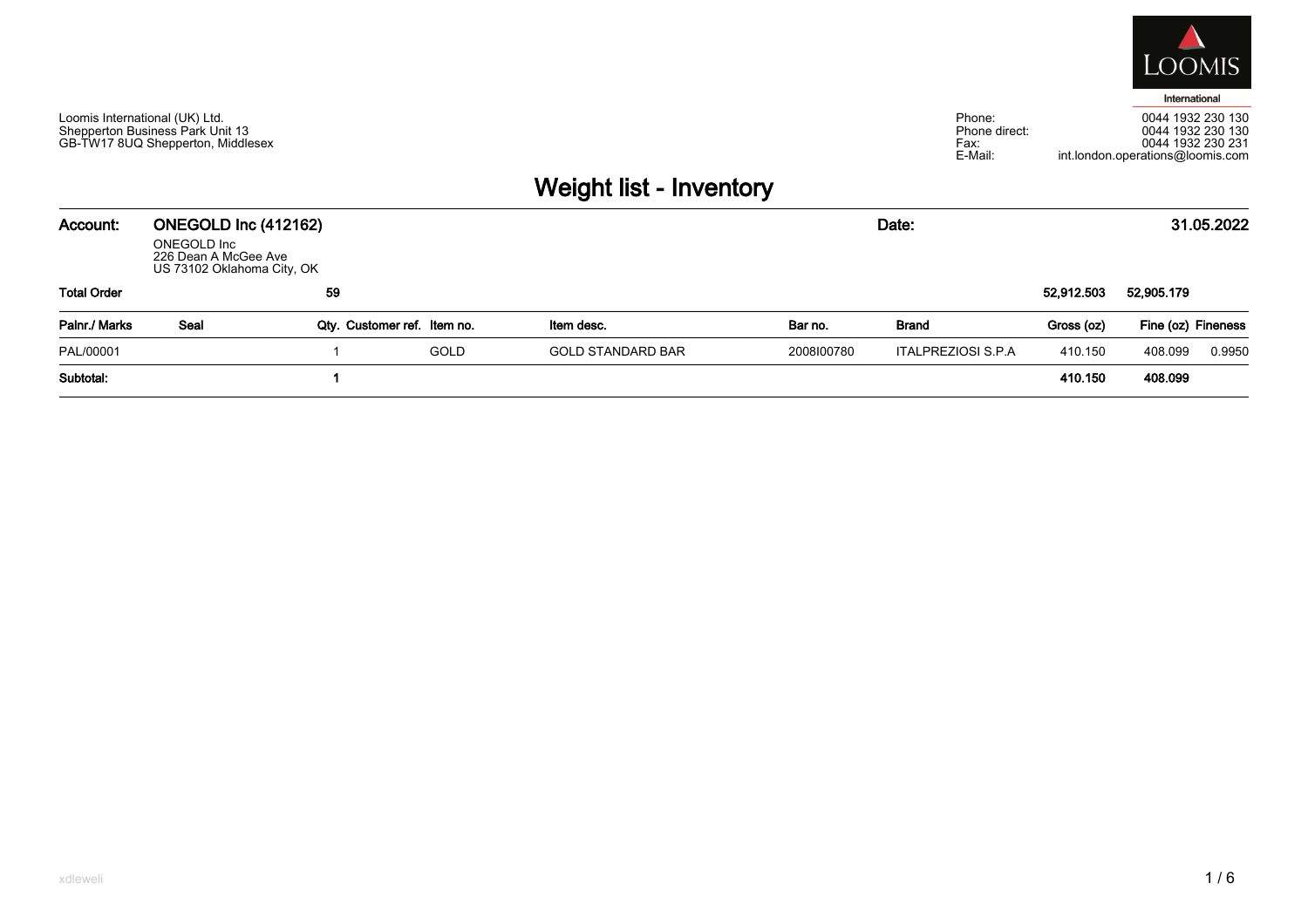| Palnr./ Marks | Seal | Qty. Customer ref. Item no. |             | ltem desc.           | Bar no.             | Brand              | Gross (oz) | Fine (oz) Fineness |        |  |
|---------------|------|-----------------------------|-------------|----------------------|---------------------|--------------------|------------|--------------------|--------|--|
| PAL/0001      |      |                             | GBKG        | <b>GOLD KILO BAR</b> | 988703              | <b>PAMP SUISSE</b> | 32.151     | 32.148             | 0.9999 |  |
| PAL/0001      |      |                             | <b>GBKG</b> | <b>GOLD KILO BAR</b> | A178598             | <b>PAMP SUISSE</b> | 32.151     | 32.148             | 0.9999 |  |
| PAL/0001      |      |                             | <b>GBKG</b> | <b>GOLD KILO BAR</b> | D <sub>131373</sub> | <b>PAMP SUISSE</b> | 32.151     | 32.148             | 0.9999 |  |
| Subtotal:     |      |                             |             |                      |                     |                    | 96.453     | 96.444             |        |  |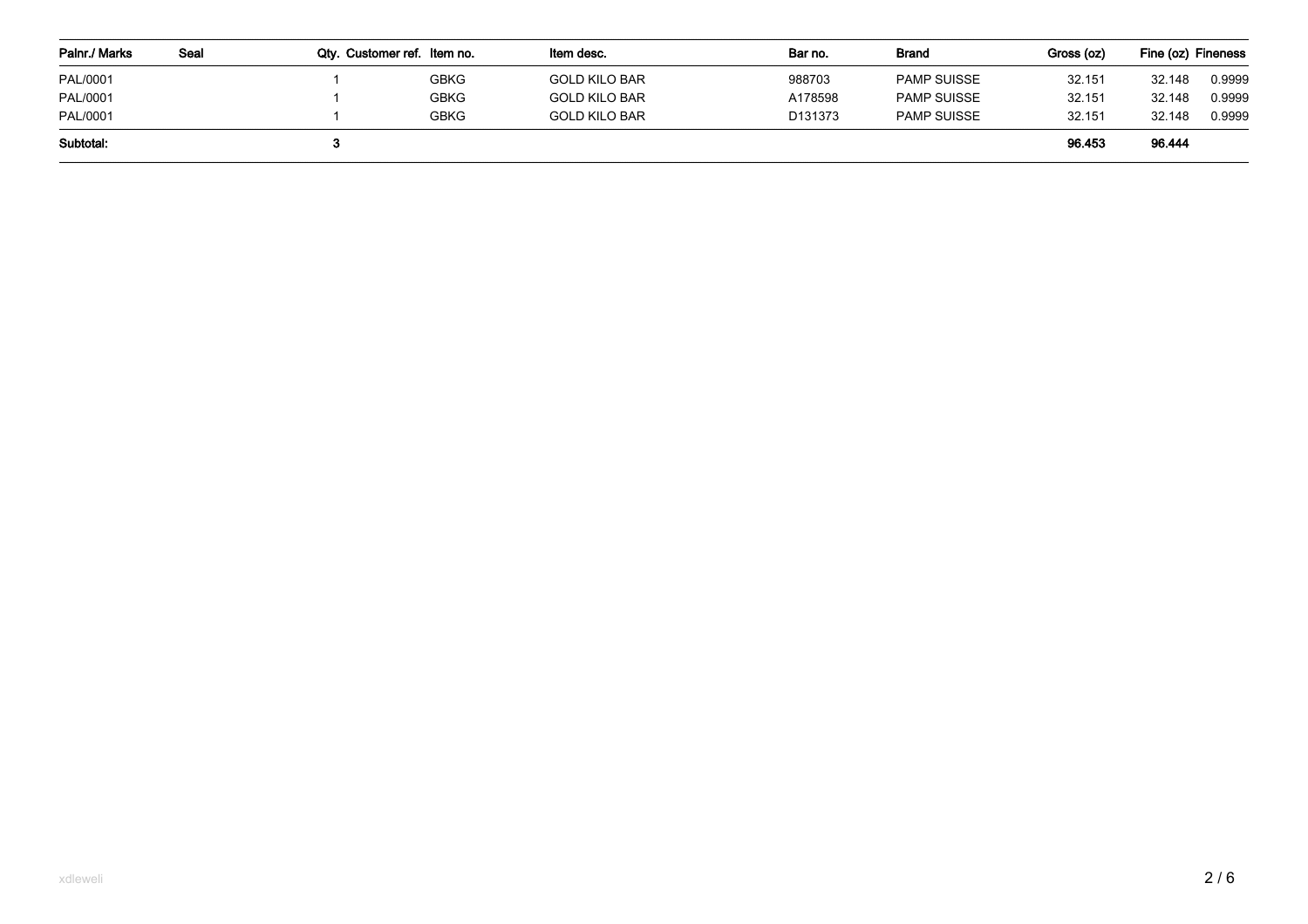| Palnr./ Marks | Seal | Qty. Customer ref. Item no. |               | Item desc.                 | Bar no. | Brand               | Gross (oz) | Fine (oz) Fineness |        |
|---------------|------|-----------------------------|---------------|----------------------------|---------|---------------------|------------|--------------------|--------|
| PAL/22476     |      |                             | <b>SILVER</b> | <b>SILVER STANDARD BAR</b> | A124406 | <b>KRASTSVETMET</b> | 924.900    | 924.807            | 0.9999 |
| PAL/22476     |      |                             | <b>SILVER</b> | SILVER STANDARD BAR        | A124407 | <b>KRASTSVETMET</b> | 936.900    | 936.806            | 0.9999 |
| PAL/22476     |      |                             | <b>SILVER</b> | SILVER STANDARD BAR        | A124408 | <b>KRASTSVETMET</b> | 952.500    | 952.404            | 0.9999 |
| PAL/22476     |      |                             | <b>SILVER</b> | SILVER STANDARD BAR        | A124409 | <b>KRASTSVETMET</b> | 947.300    | 947.205            | 0.9999 |
| PAL/22476     |      |                             | <b>SILVER</b> | SILVER STANDARD BAR        | A124508 | <b>KRASTSVETMET</b> | 947.600    | 947.505            | 0.9999 |
| PAL/22476     |      |                             | <b>SILVER</b> | SILVER STANDARD BAR        | A125901 | <b>KRASTSVETMET</b> | 944.500    | 944.405            | 0.9999 |
| PAL/22476     |      |                             | <b>SILVER</b> | SILVER STANDARD BAR        | A127006 | <b>KRASTSVETMET</b> | 963.900    | 963.803            | 0.9999 |
| PAL/22476     |      |                             | <b>SILVER</b> | SILVER STANDARD BAR        | A127007 | <b>KRASTSVETMET</b> | 938.200    | 938.106            | 0.9999 |
| PAL/22476     |      |                             | <b>SILVER</b> | SILVER STANDARD BAR        | A127008 | <b>KRASTSVETMET</b> | 975.400    | 975.302            | 0.9999 |
| PAL/22476     |      |                             | <b>SILVER</b> | SILVER STANDARD BAR        | A127009 | <b>KRASTSVETMET</b> | 940.700    | 940.606            | 0.9999 |
| Subtotal:     |      | 10                          |               |                            |         |                     | 9.471.900  | 9,470.949          |        |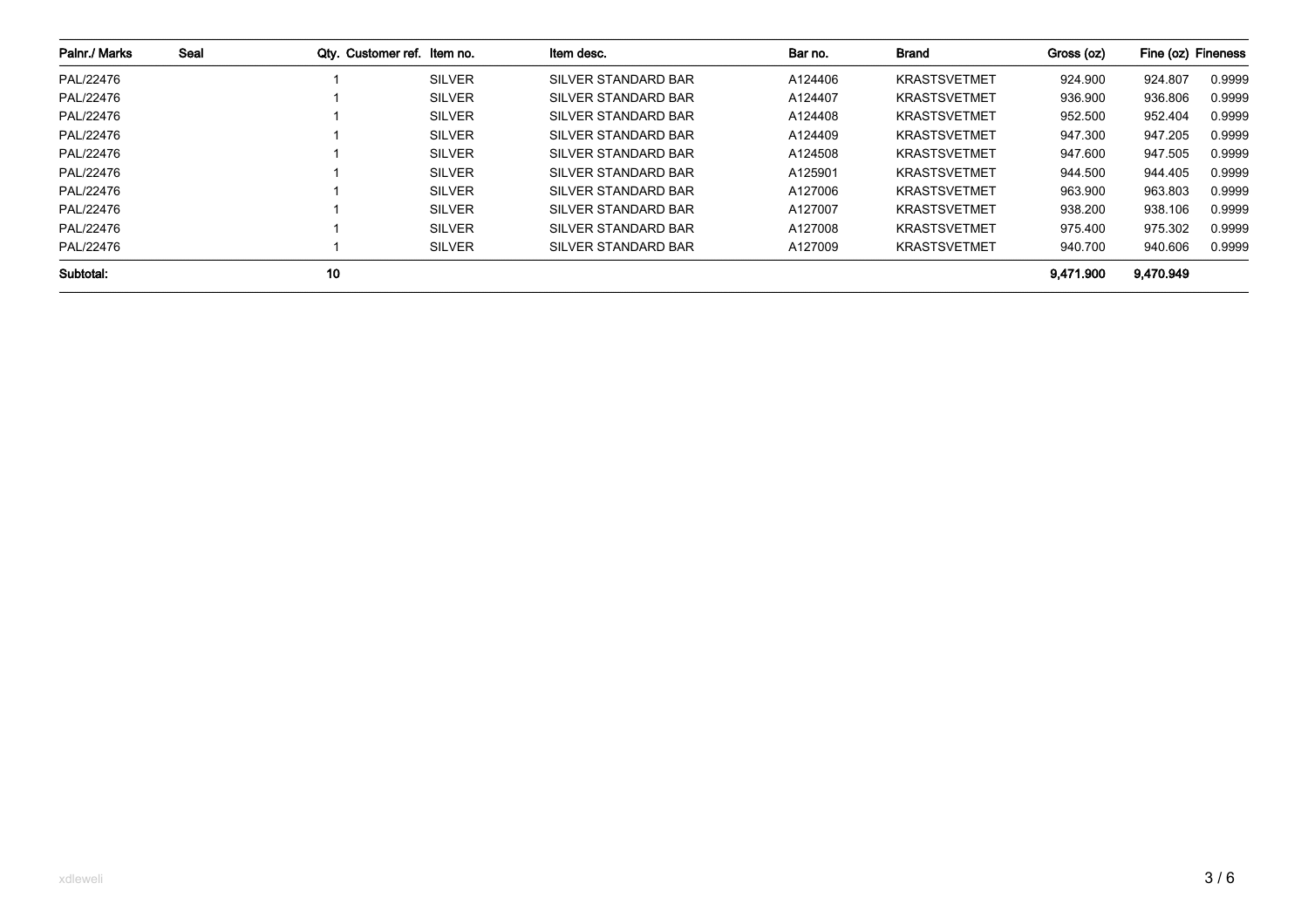| Palnr./ Marks | Seal | Qty. Customer ref. Item no. |               | Item desc.          | Bar no.  | Brand                 | Gross (oz) | Fine (oz) Fineness |        |
|---------------|------|-----------------------------|---------------|---------------------|----------|-----------------------|------------|--------------------|--------|
| PAL/24372     |      |                             | <b>SILVER</b> | SILVER STANDARD BAR | NT064171 | <b>PRIOKSKY</b>       | 1,000.800  | 1,000.700          | 0.9999 |
| PAL/24372     |      |                             | <b>SILVER</b> | SILVER STANDARD BAR | NT074382 | <b>PRIOKSKY</b>       | 1.012.600  | 1.012.498          | 0.9999 |
| PAL/24372     |      |                             | <b>SILVER</b> | SILVER STANDARD BAR | NT074384 | <b>PRIOKSKY</b>       | 1.006.100  | 1,005.999          | 0.9999 |
| PAL/24372     |      |                             | <b>SILVER</b> | SILVER STANDARD BAR | NT074385 | <b>PRIOKSKY</b>       | 1.003.500  | 1,003.399          | 0.9999 |
| PAL/24372     |      |                             | <b>SILVER</b> | SILVER STANDARD BAR | NT074386 | <b>PRIOKSKY</b>       | 1.005.000  | 1,004.899          | 0.9999 |
| PAL/24372     |      |                             | <b>SILVER</b> | SILVER STANDARD BAR | YA4536   | URALELECTROMED        | 999.500    | 999.400            | 0.9999 |
| PAL/24372     |      |                             | <b>SILVER</b> | SILVER STANDARD BAR | YA4540   | URALELECTROMED        | 1.001.900  | 1,001.799          | 0.9999 |
| PAL/24372     |      |                             | <b>SILVER</b> | SILVER STANDARD BAR | YA4542   | <b>URALELECTROMED</b> | 1.003.900  | 1,003.799          | 0.9999 |
| PAL/24372     |      |                             | <b>SILVER</b> | SILVER STANDARD BAR | YA4554   | URALELECTROMED        | 999.400    | 999.300            | 0.9999 |
| PAL/24372     |      |                             | <b>SILVER</b> | SILVER STANDARD BAR | YA4555   | URALELECTROMED        | 999.400    | 999.300            | 0.9999 |
| Subtotal:     |      | 10                          |               |                     |          |                       | 10.032.100 | 10.031.093         |        |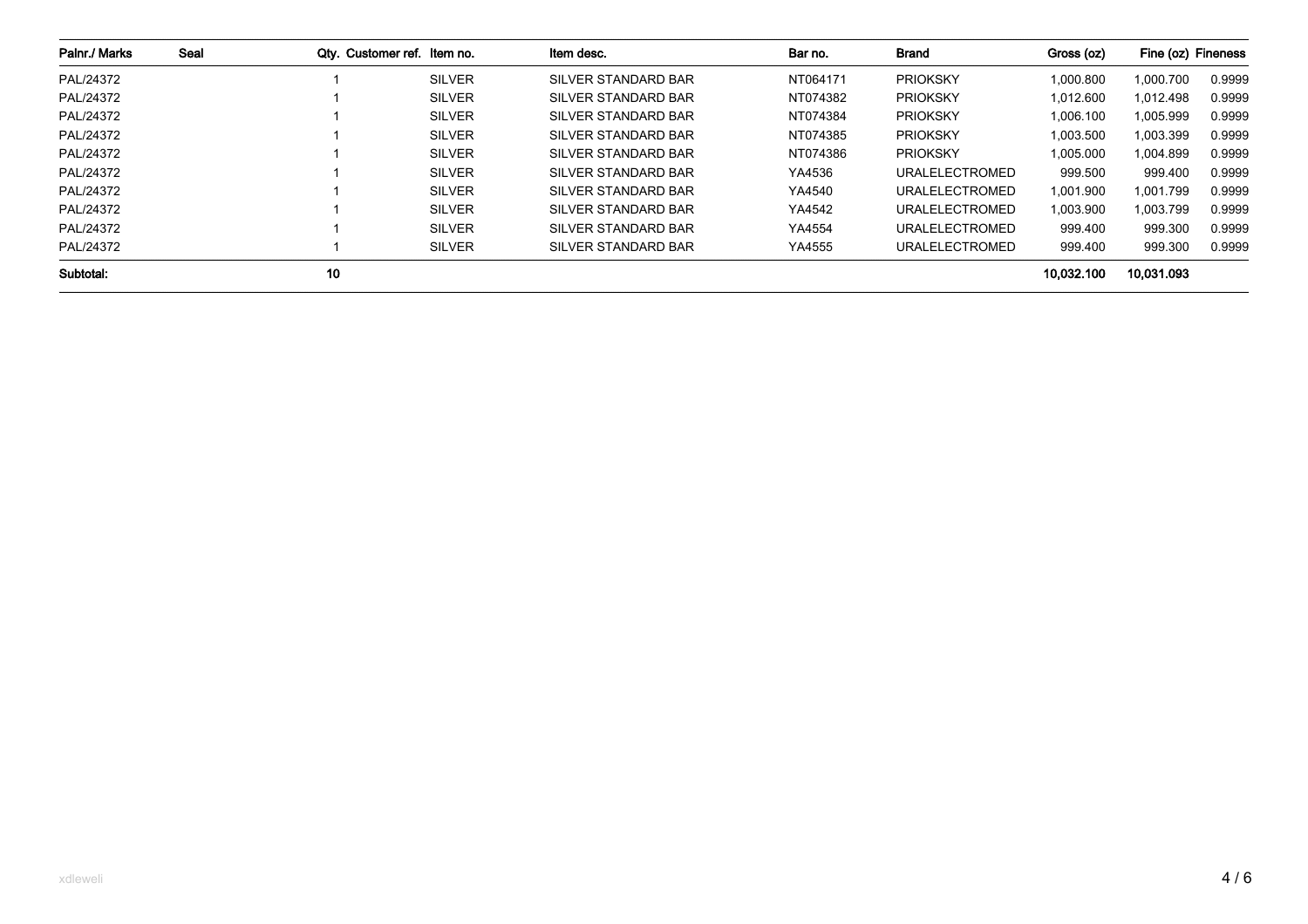| Palnr./ Marks | Seal | Qty. Customer ref. Item no. |               | Item desc.                 | Bar no. | <b>Brand</b>        | Gross (oz) | Fine (oz) Fineness |        |
|---------------|------|-----------------------------|---------------|----------------------------|---------|---------------------|------------|--------------------|--------|
| PAL/26396     |      |                             | <b>SILVER</b> | SILVER STANDARD BAR        | P150104 | <b>KRASTSVETMET</b> | 955.100    | 955.004            | 0.9999 |
| PAL/26396     |      |                             | <b>SILVER</b> | <b>SILVER STANDARD BAR</b> | P150105 | <b>KRASTSVETMET</b> | 972.900    | 972.802            | 0.9999 |
| PAL/26396     |      |                             | <b>SILVER</b> | <b>SILVER STANDARD BAR</b> | P150106 | <b>KRASTSVETMET</b> | 946.200    | 946.105            | 0.9999 |
| PAL/26396     |      |                             | <b>SILVER</b> | SILVER STANDARD BAR        | P150107 | <b>KRASTSVETMET</b> | 958.300    | 958.204            | 0.9999 |
| PAL/26396     |      |                             | <b>SILVER</b> | SILVER STANDARD BAR        | P150108 | <b>KRASTSVETMET</b> | 983.600    | 983.501            | 0.9999 |
| PAL/26396     |      |                             | <b>SILVER</b> | SILVER STANDARD BAR        | P150201 | <b>KRASTSVETMET</b> | 906.100    | 906.009            | 0.9999 |
| PAL/26396     |      |                             | <b>SILVER</b> | SILVER STANDARD BAR        | P150203 | <b>KRASTSVETMET</b> | 912.000    | 911.908            | 0.9999 |
| PAL/26396     |      |                             | <b>SILVER</b> | SILVER STANDARD BAR        | P150204 | <b>KRASTSVETMET</b> | 931.700    | 931.606            | 0.9999 |
| PAL/26396     |      |                             | <b>SILVER</b> | <b>SILVER STANDARD BAR</b> | P150205 | <b>KRASTSVETMET</b> | 925.100    | 925.007            | 0.9999 |
| PAL/26396     |      |                             | <b>SILVER</b> | <b>SILVER STANDARD BAR</b> | P150206 | <b>KRASTSVETMET</b> | 916.400    | 916.308            | 0.9999 |
| PAL/26396     |      |                             | <b>SILVER</b> | <b>SILVER STANDARD BAR</b> | P150207 | <b>KRASTSVETMET</b> | 934.900    | 934.806            | 0.9999 |
| PAL/26396     |      |                             | <b>SILVER</b> | SILVER STANDARD BAR        | P150208 | <b>KRASTSVETMET</b> | 931.400    | 931.306            | 0.9999 |
| PAL/26396     |      |                             | <b>SILVER</b> | <b>SILVER STANDARD BAR</b> | P150301 | <b>KRASTSVETMET</b> | 964.400    | 964.303            | 0.9999 |
| PAL/26396     |      |                             | <b>SILVER</b> | <b>SILVER STANDARD BAR</b> | P150302 | <b>KRASTSVETMET</b> | 927.100    | 927.007            | 0.9999 |
| PAL/26396     |      |                             | <b>SILVER</b> | <b>SILVER STANDARD BAR</b> | P150303 | <b>KRASTSVETMET</b> | 926.200    | 926.107            | 0.9999 |
| PAL/26396     |      |                             | <b>SILVER</b> | SILVER STANDARD BAR        | P150304 | <b>KRASTSVETMET</b> | 946.800    | 946.705            | 0.9999 |
| PAL/26396     |      |                             | <b>SILVER</b> | SILVER STANDARD BAR        | P150305 | <b>KRASTSVETMET</b> | 951.800    | 951.704            | 0.9999 |
| PAL/26396     |      |                             | <b>SILVER</b> | SILVER STANDARD BAR        | P150306 | <b>KRASTSVETMET</b> | 946.400    | 946.305            | 0.9999 |
| PAL/26396     |      |                             | <b>SILVER</b> | SILVER STANDARD BAR        | P150307 | <b>KRASTSVETMET</b> | 925.700    | 925.607            | 0.9999 |
| PAL/26396     |      |                             | <b>SILVER</b> | SILVER STANDARD BAR        | P150308 | <b>KRASTSVETMET</b> | 941.900    | 941.805            | 0.9999 |
| PAL/26396     |      |                             | <b>SILVER</b> | SILVER STANDARD BAR        | P150309 | <b>KRASTSVETMET</b> | 960.300    | 960.204            | 0.9999 |
| PAL/26396     |      |                             | <b>SILVER</b> | SILVER STANDARD BAR        | P150401 | <b>KRASTSVETMET</b> | 943.800    | 943.705            | 0.9999 |
| PAL/26396     |      |                             | <b>SILVER</b> | <b>SILVER STANDARD BAR</b> | P150402 | <b>KRASTSVETMET</b> | 939.900    | 939.806            | 0.9999 |
| PAL/26396     |      |                             | <b>SILVER</b> | <b>SILVER STANDARD BAR</b> | P150403 | <b>KRASTSVETMET</b> | 917.100    | 917.008            | 0.9999 |
| PAL/26396     |      |                             | <b>SILVER</b> | <b>SILVER STANDARD BAR</b> | P150404 | <b>KRASTSVETMET</b> | 934.100    | 934.006            | 0.9999 |
| PAL/26396     |      |                             | <b>SILVER</b> | <b>SILVER STANDARD BAR</b> | P150405 | <b>KRASTSVETMET</b> | 937.200    | 937.106            | 0.9999 |
| PAL/26396     |      |                             | <b>SILVER</b> | <b>SILVER STANDARD BAR</b> | P150406 | <b>KRASTSVETMET</b> | 912.400    | 912.308            | 0.9999 |
| PAL/26396     |      |                             | <b>SILVER</b> | SILVER STANDARD BAR        | P150407 | <b>KRASTSVETMET</b> | 917.000    | 916.908            | 0.9999 |
| PAL/26396     |      |                             | <b>SILVER</b> | SILVER STANDARD BAR        | P150408 | <b>KRASTSVETMET</b> | 933.800    | 933.706            | 0.9999 |
| PAL/26396     |      |                             | <b>SILVER</b> | SILVER STANDARD BAR        | P150503 | <b>KRASTSVETMET</b> | 950.300    | 950.205            | 0.9999 |
| Subtotal:     |      | 30                          |               |                            |         |                     | 28,149.900 | 28,147.071         |        |